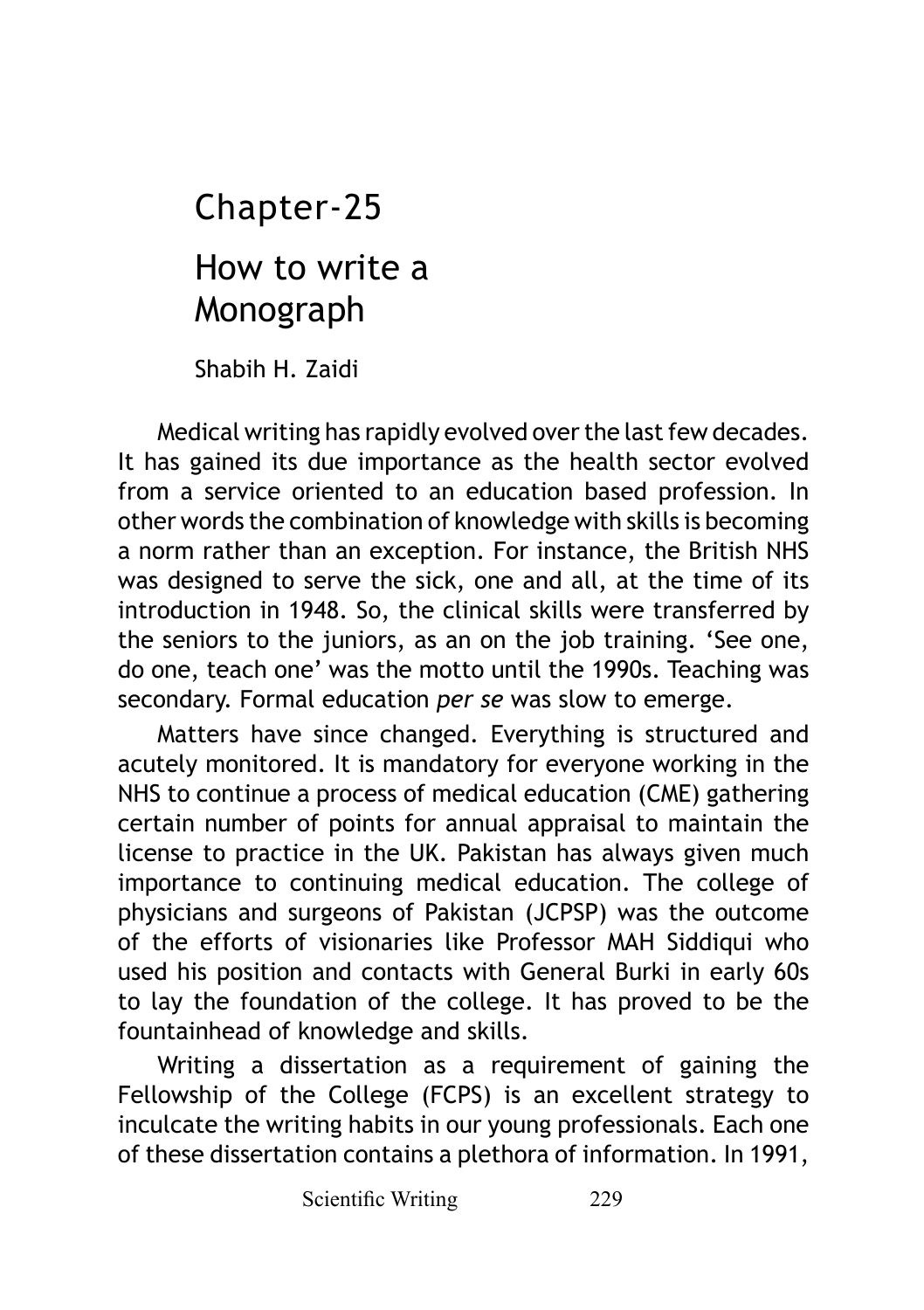the college decided to introduce its own journal. Prof Fazle Elahi was the Chief Editor, Shahida and I were privileged to be its first Editors.<sup>1</sup> It was rightly believed that ample material will be available through dissertations for the journal. It is with much satisfaction that I reflect upon its success, as the JCPSP stands immediately behind the Pakistan Journal of Medical Sciences and JPMA as regards its Impact Factor as per JCR released in 2017.2

I believe thousands of these dissertations remain confined to book cases of the authors and archives of the college library. Majority of them can be made more accessible to the global academia. Surely some of them can be converted into the monographs.

#### *So what is a monograph?*

A monograph is a form of writing on one topic by one author. It differs from a book as the later covers many subjects in many chapters; and may be single or multi authored. A monograph is easy to write and disseminate huge personalized knowledge to the world, giving due access to the readers interested in a 'specific' topic or indeed a 'particular writer'.

### *Who should write a monograph?*

If you are an experienced physician or surgeon, and wish to disseminate your knowledge and personal experience, a monograph may be a good option. You may have learnt a thing or two from your practice; or indeed carved out a new way in your field of expertise which you may have found profitable in meeting your goals and would like to share it with your peers or juniors, then you have every reason to write a monograph.

For instance, when I had gained about 20 years of practical experience in battling with oral cancer, I found an urge within myself to jot down all my good, badly or ugly experiences in a narrative form. I noted that Head and Neck Cancer is a multidisciplinary entity and requires a dedicated team, determined to accept the challenge. This battle cannot be fought individually. This was long before the MDT came into a mandatory practice. I also found out that I could handle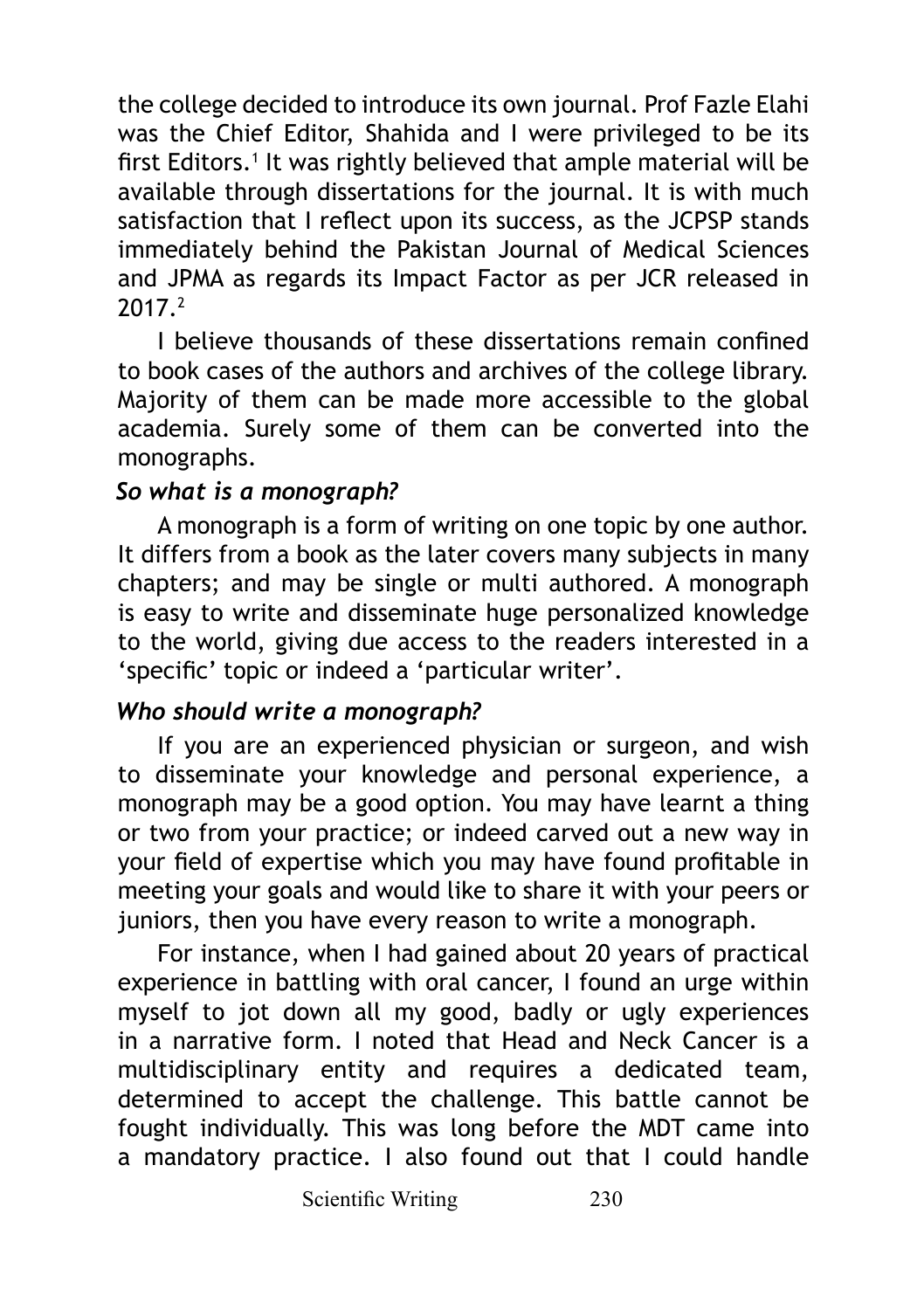my surgical resection keeping both parts of the neck in view, operating from the head end rather than from one side of the patient, as is customarily taught. So I documented it. I also made a point in my monograph, that cancer would be managed through drugs and gene therapy rather than surgery only in the future. I quoted the example of TB, which in my student days was treated by my teachers by pneumonectomy or dispatching a patient to the sanatoriums.

All that has changed, and so has cancer. Many cancers are now successfully treated with medicines, alone or combined with radiation, with new drugs emerging each passing day. Immune therapy is growing by the day. Gene therapy is rapidly developing to nip the bud in the process of malignant transformation of cells. So, in our own professional life time cancer has changed from a killer disease to a chronic illness! I had noted that in 1980s and documented so in my monograph.<sup>3</sup> The point of emphasis here is that you learn a thing or two in your practical life and document it earnestly and honestly. It may well provide guidance to some in your field of expertise.

As mentioned before, everyone who has something to add to the knowledge, based upon his original work, research or practical experience, is entitled to write a monograph. If you are a relatively younger professional, you may struggle to find readers, unless your work is exceptional.

### **Components of a Monograph**

Now let us look at the components of a monograph and the necessary steps to write one. The first and foremost step in writing a monograph is the selection of a subject or topic. Obviously, a person writing a monograph has to be competent enough to focus on a point that must interest a large cohort of readers. However, it is important to point out, that a subject/ topic must be unique in its content and wording to instantly attract a reader's attention. It must carry due gravitas yet must not be overwhelming. Simple and coherent words and phrases are far more influential in carving the path for future research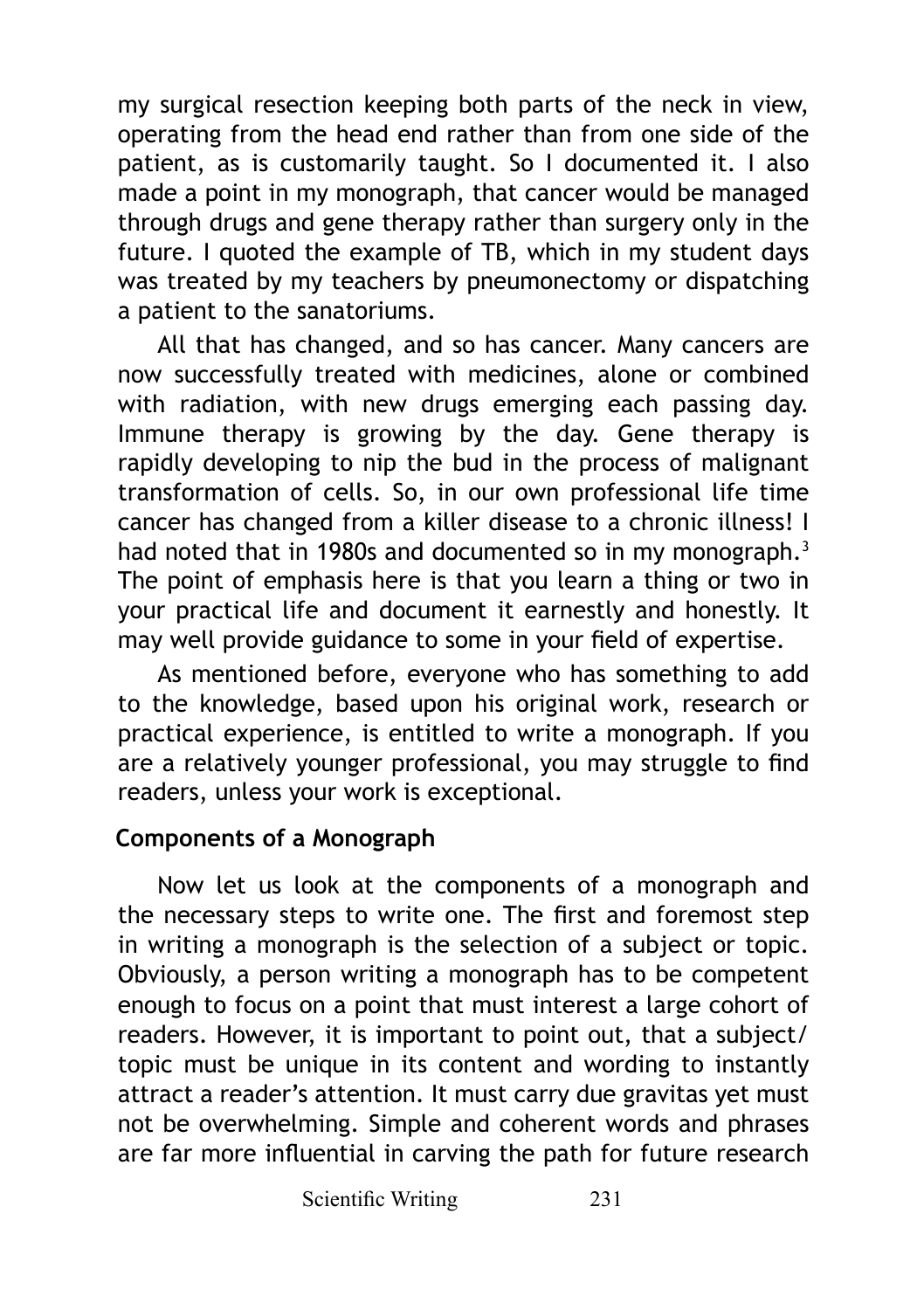than monolithic, pompous, or double barreled even treble barreled terms. One should go through a series of similar topics used by other authors in the past to avoid a repetition as well as to find ones' own niche.

The topic of research and hence the monograph has to be of common interest to attract a wider audience as it must also be unique to leave your footprints on the sands of medical writing. The subject must be original, feasible, practical, reliable and easy to generate interest of others working in the same field. While choosing a topic one must avoid the one which may lead to irrelevant conclusions as it would obviously affect the readership. Similarly a well-worn out topic which has been thoroughly thrashed out by numerous writers, may have been exhausted and already provided all the essential information. In other words, your work may not outshine. Thus if fresh knowledge is not added, the whole effort may be wasted away.

The most important element in choosing a topic is the factor of its *brevity* and *content*. If the subject becomes too exhaustive and you fail to draw a conclusion, then it may not justify to be labelled as a monograph. An ideal monograph must not become too diluted or exhaustive. The whole concept of a monograph is to finish off the subject of research in a given time and space.

An established practice to choose a topic is to look at several subjects which interest you and may interest your readers. Then do a critical review of the merits and demerits of each subject. One by one you can eliminate those which are much too broad and may deprive you of focusing on a specific point. Eventually you would arrive at a topic which would encompass your concepts, aims and objectives of the research and simply fit like the last piece in a jigsaw puzzle.

It is advisable to research other subjects and topics matching yours, written by other writers. It would not only give you a fair idea of the choice of the topic you may have identified but also guide you in the matter of final selection. One must remain humble and down to earth, as when you may think that you may have invented the wheel, you may be surprised to discover,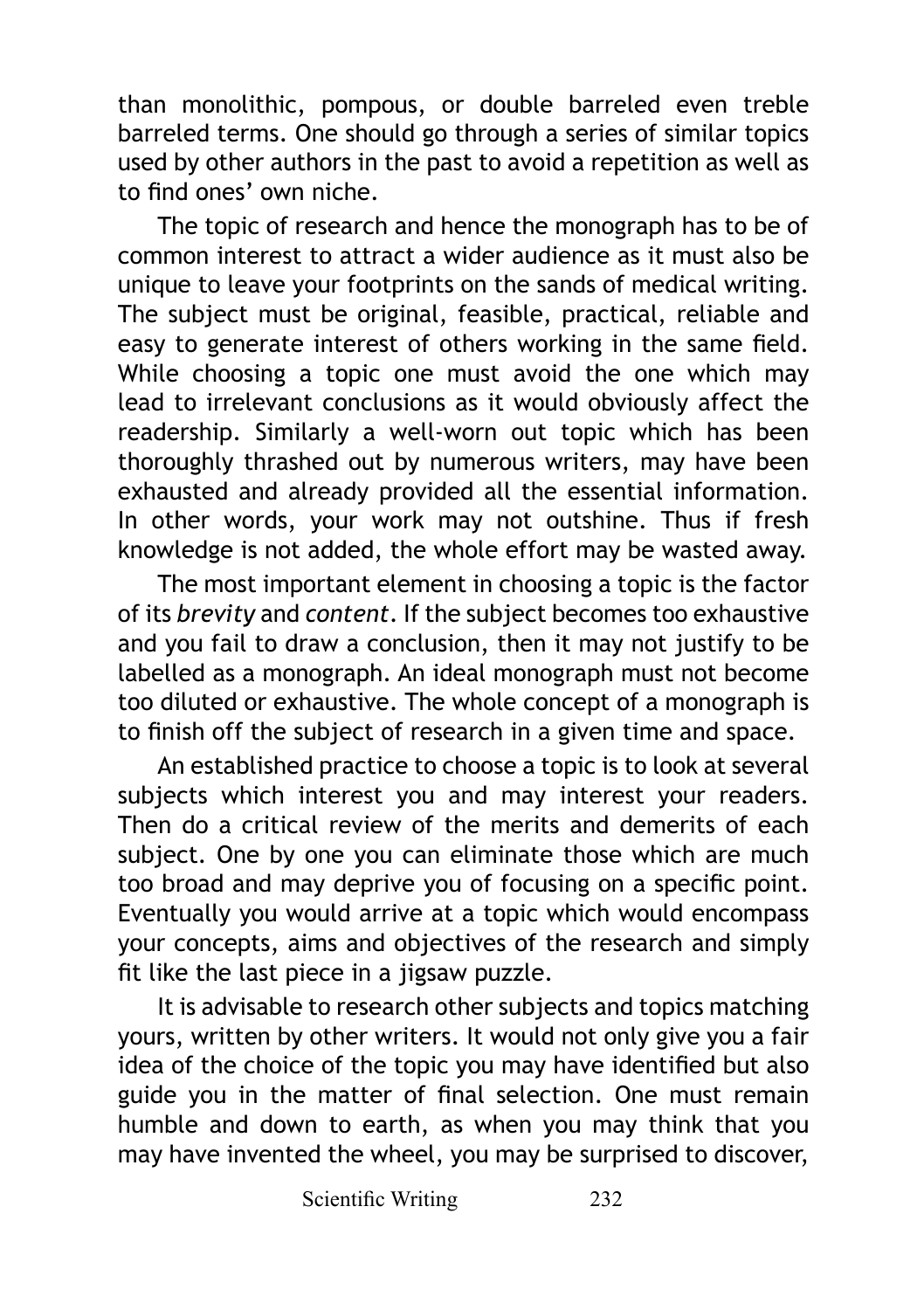even get a rude shock, to learn that not one but many people may have already covered many miles leaving you only a trail *(ghubar e rah)* to chase!

It is best to discuss the subject with a senior faculty with interest and experience in field of your interest. You must however, seek advice only from a faculty with a trek record of research and documentation. Not every clinician may be a good researcher or writer. It is a lamentable observation that many a top clinician hardly ever indulge in research and writing. It reminds me of a senior surgeon in a teaching hospital in England calling himself 'only a cutter' with no interest in reading or writing!

Seeking permission to publish a monograph is another step. If you are an established academician with a trek record of research and publications, then the step of obtaining permission from the competent authority to write a monograph will not apply to you. If you are a young writer, you should seek permission from the competent authority.

As a matter of fact the finest monograph is written by a person of strong academic standing wishing to share the experience with peers and the students for their guidance. If you are a seasoned writer, with some books already published, then you may have no difficulty in either asking the same publisher or someone else to publish your work. But that does not debar others from writing one. Just like in other facets of medical writing, there are many fake publishers who would gladly offer you their so called' Professional' services. Beware of pitfalls. Not every grass that looks green is natural, it may well be an artificial turf!

#### **RESEARCH**

The fundamental brick of any monograph is a thorough research on your chosen subject. Any academic student knows well enough that research involves many elements, particularly literature search. It is wisely said that when you believe you might have discovered a black hole in the galaxy; in your Eureka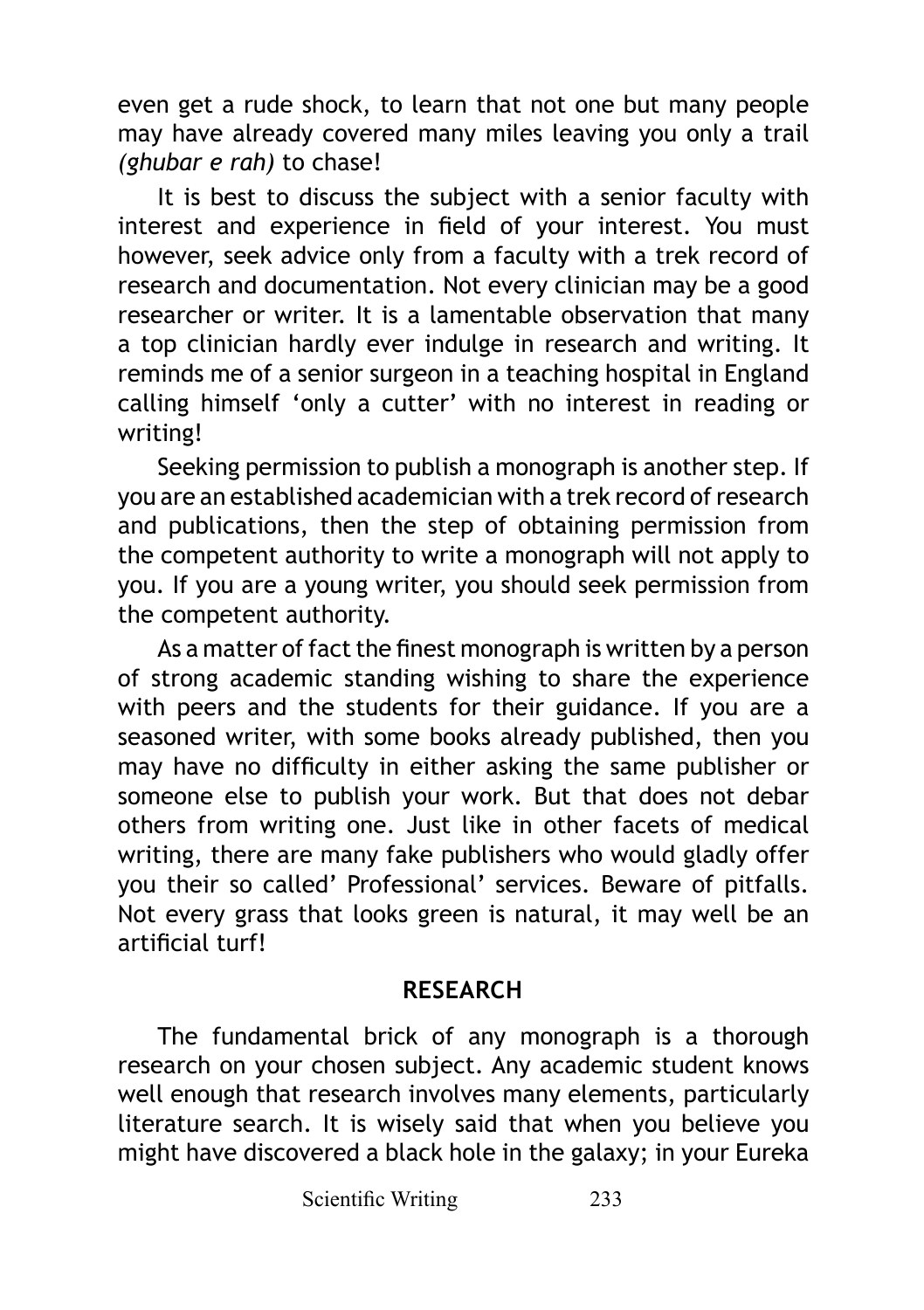moment, think again. Someone may have already done more work than you envisage. So conduct a thorough literature search. However, you may be amazed to learn that despite the earlier works, how many avenues remain unexplored. In fact a good writer would do a critique, identifying those elements or lacunae which remain to be investigated.

# **LITERATURE REVIEW**

When the powerhouse of information was handed over, to humanity in 1990,by Tim Berners- Lee; the inventor of the World Wide Web, the whole world changed. It made life easy for a researcher, as the ocean of information lay open to be explored, literally at the click of a button.

What is important though, is that you must pick up only the literature relevant to your topic. The objective of literature search is to provide a natural and logical flow from the past to the present. In other words, laying a foundation for your research on the basis of what is available, and then imperceptibly developing a cascade of events, to culminate at a focal point of your study. The quality of your literature search would be judged by the reader, noting that indeed there was a vacuum in the research now duly filled by your work. In other words your work has contributed in many ways.

A chapter is dedicated to literature search in this book. The reader may refer to it. Currently however, the following sources are in much vogue these days.

- **\*** World Wide Web;
- **\*** Other Internet resources;
- **\*** Library catalogs; and
- **\*** Databases and electronic indexes.

# *Description of your Thesis, statement of the problem*

It basically means that you should define, describe, and elaborate the problem you have chosen to be the focus of your study. Thesis is primarily a process of proving your hypothesis. Sometime disproving a hypothesis may be equally important or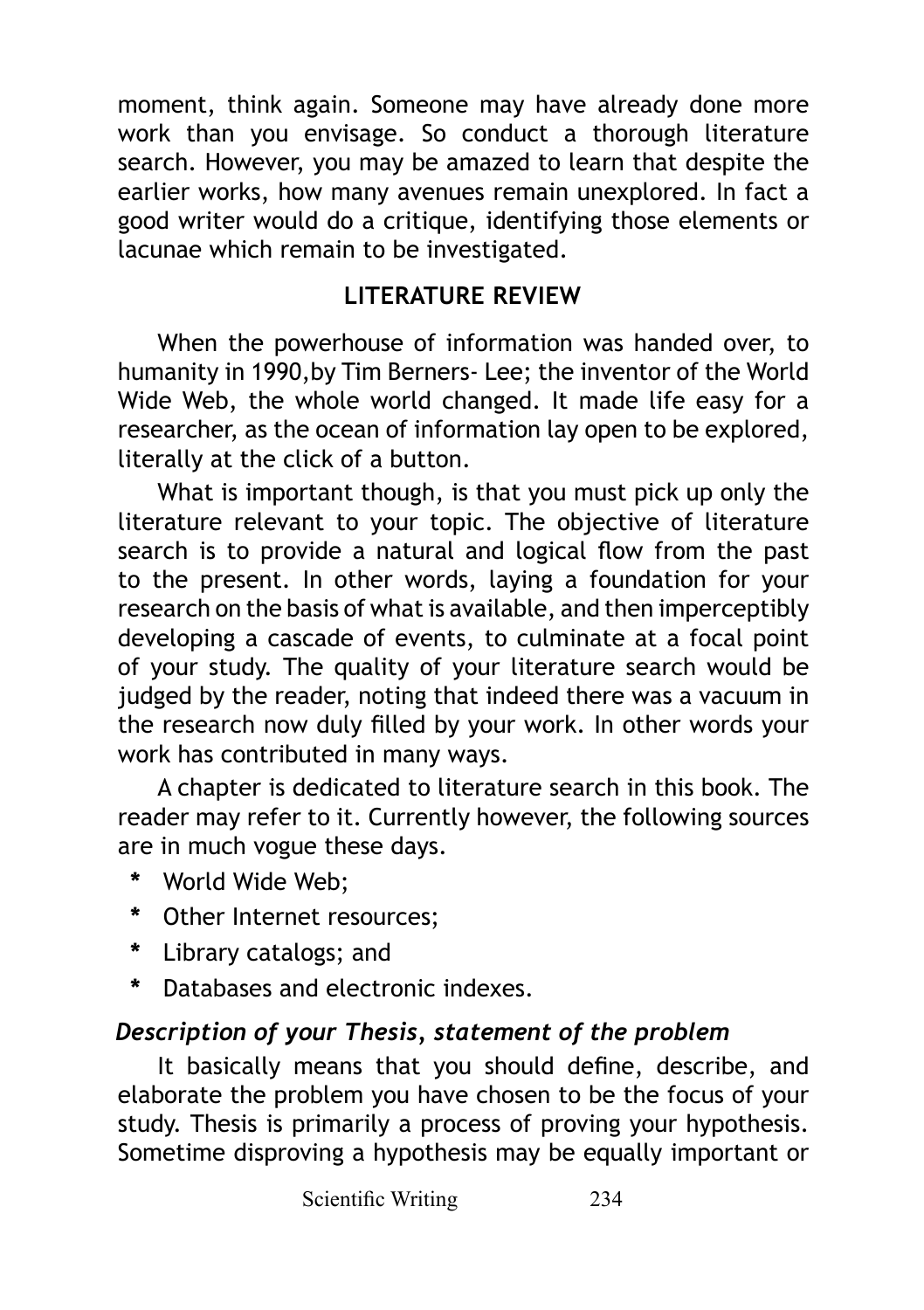have even more far reaching consequences. An antithesis may in fact carry far more weight than a thesis! Great events in human history have begun with negation of existing norms. Proper statement of the problem is an essential component of a monograph. It is like introducing the subject to the reader duly emphasizing on the focal point of your research.

Following are the focal points of a research based monograph.<sup>4</sup>

- **\*** Facts Pieces of information that can be objectively observed and measured.
- **\*** Inferences Statements about the unknown made on the basis of what is known.

Jugements – Expressions of someone's approval or disapproval of something being described, generally (hopefully!) based on some evidence.

Facts are the most relevant factors in a scientific research. The process of collection of facts, sifting through the data and isolating facts from fiction must be meticulous and flawless. Much literature is now available on the ethical principles of medical documentation. Facts must remain facts, and must not be tainted with personal bias, likes or dislikes. Distorting facts to maneuver in such a way as to help reach a predetermined conclusion is a highly unethical practice. One sees it at times, particularly if financial gains are involved such as in the clinical trials and so forth.

An important step towards collection of facts is to maintain a diary of events as they unfold. Once written down, they must not be deleted or tampered with. Sometimes unexpected data, observations or facts may turn out to be a blessing. Do not ignore even the minutest observation. Remember the discovery of Penicillin! It is advisable to categories each fact and record on a fact sheet. The final output may then be summed up while carrying out a statistical analysis, before writing.

And that brings me to the second point namely inference. It is not a rocket science to infer from your fact sheet, albeit the task can be challenging. Normally, it is a matter of studying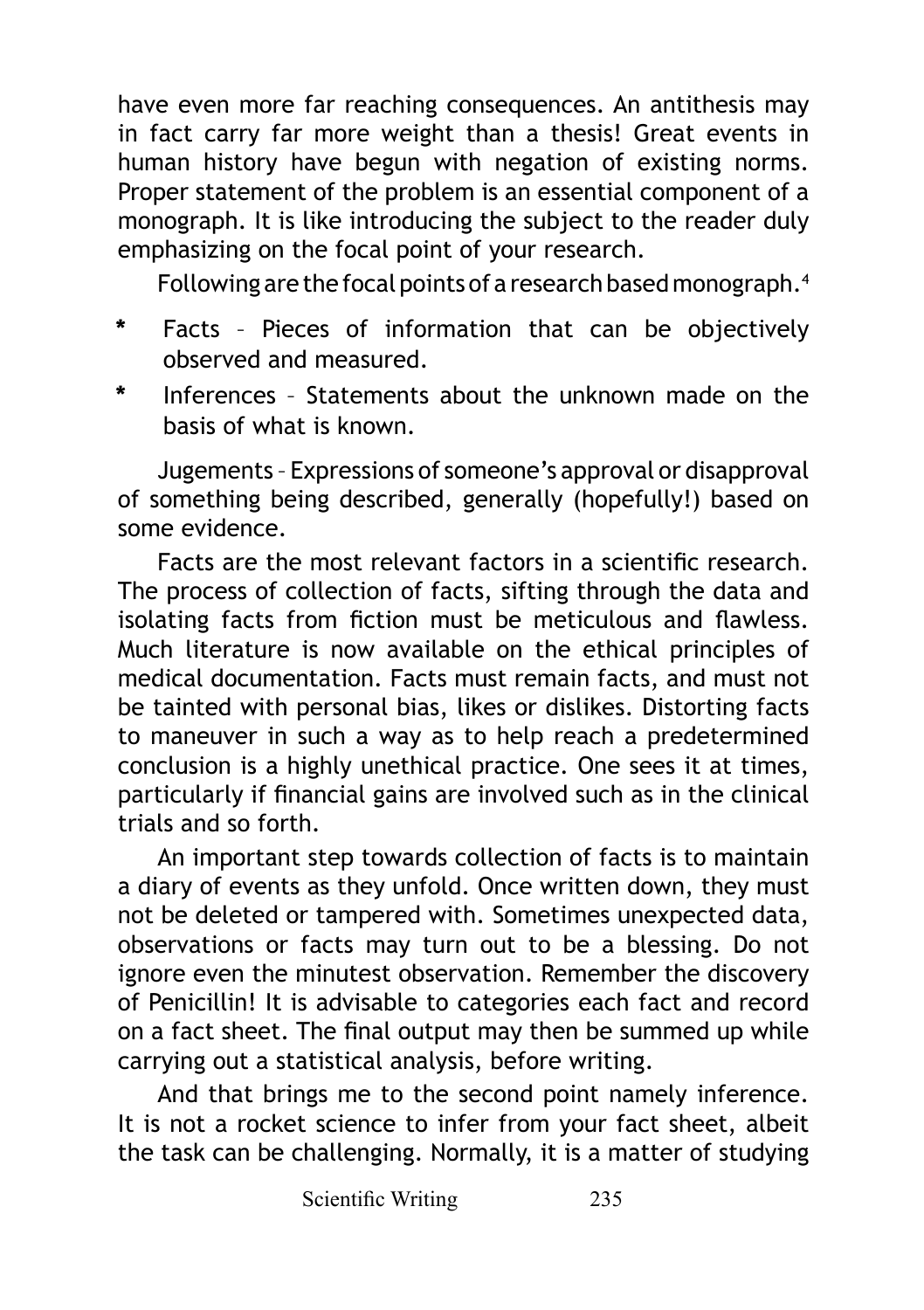the data i.e. the facts gathered during the study and drawing genuine and un-polluted conclusions. Many unethical practices in medical writing with cooked up data and desirable inferences are not uncommon. It is worse in the developing countries, but is quite common in the advance nations too. China, unfortunately is going through that process at present.

Paid scientists and ghost writers are hired by the middle man, usually business people, to publish in international journals. I have been approached on one occasion to assist in publishing their articles in one of the journal where I am associated. It is advisable to avoid such invitations. Some may be genuine, but who knows?

The third element called Judgment is actually the matter of great importance as your judgment may guide or misguide a future researcher. So, before arriving at a judgment on the issues you have investigated, it may be worthwhile to consult with your supervisor, or a peer. As a human being, sometimes, we tend to give a biased judgment, which may appeal to us may not be a fair one. All the effort done in gathering data, conducting research, doing literature search, etc. my be jeopardized if the judgment is incorrect. One must look at all the aspects, good or bad- before arriving at a decision. Your decision may have a far reaching impact.

We have all encountered dogmatic, opinionated, fixated and rigid seniors; with ideas based obviously upon long term experience. They may not budge even a whisker in their opinions. So if such a person happens to be your supervisor you may struggle to convince him if your judgment does not meet his or hers. Like the saying goes' old habits die hard'! In any event truth must prevail.

Ethical research, as pundits will inform you, involves judging for yourself what the honest outcome of your research is. Influences by seniors should be duly respected but a seasoned supervisor will listen to your argument if it is convincing. It is rightly said that wise men hardly ever agree, fools seldom disagree. So after due discussion with your supervisor or your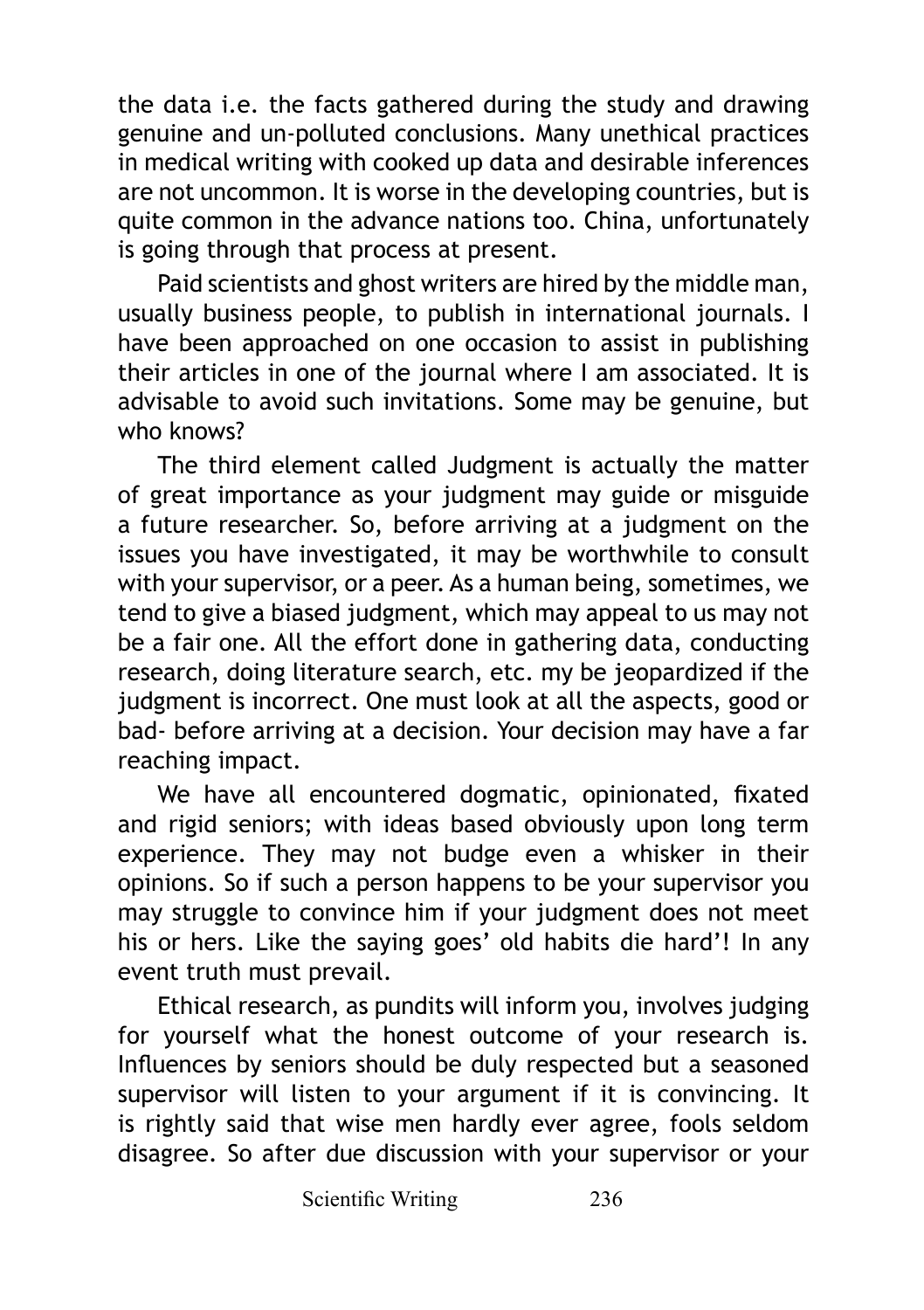seniors or capable peers you may reach a certain judgment which should be noted down as it will be the crux of the whole matter.

Selection of cohorts for your interview in a survey is an essential component of research. Research for a monograph may require a very comprehensive list of potential sources. A record of personal details of each person must be kept. One must however, be extremely careful in saving the personalized data of individuals. The Cyber-attack in the spring of 2017, instantly paralyzed the NHS. We were instructed to stop uploading data as soon as the attack was noticed. Data can be hacked by a nerd sitting in a remote corner of the world, and demand a ransom for releasing the information.

A few years ago, an NHS official left his computer bag in a taxi which had loads of sensitive data. Such stories teach us a lesson that the modern gadgets are inevitable but are also prone to theft of data and loss of personal identity. A hard copy of the individual data must be kept in a safe place to save yourself from a disaster, such as loss of your data.

## *Difference between a Monograph and an Original Article*

A monograph is somewhat different from an original paper; however, in both one has to design, develop and implement a research strategy for a work which one hopes will guide others in the field. So apart from identifying your potential interviewees, and method of collection of data, you should develop and document your thoughts in advance as to how do you plan to proceed in your research. Obviously it is not a divine document, so you may need to develop, cultivate even modify your strategy as you proceed. A monograph is very flexible in many ways such as the flow of your thoughts. So if your research guides you to a pathway that you had not planned previously, you may incorporate it and explain the reasons for doing so. As long as your desired objectives are met, such a change of strategy is acceptable. In any case a planned strategy is always more productive in giving due outcomes.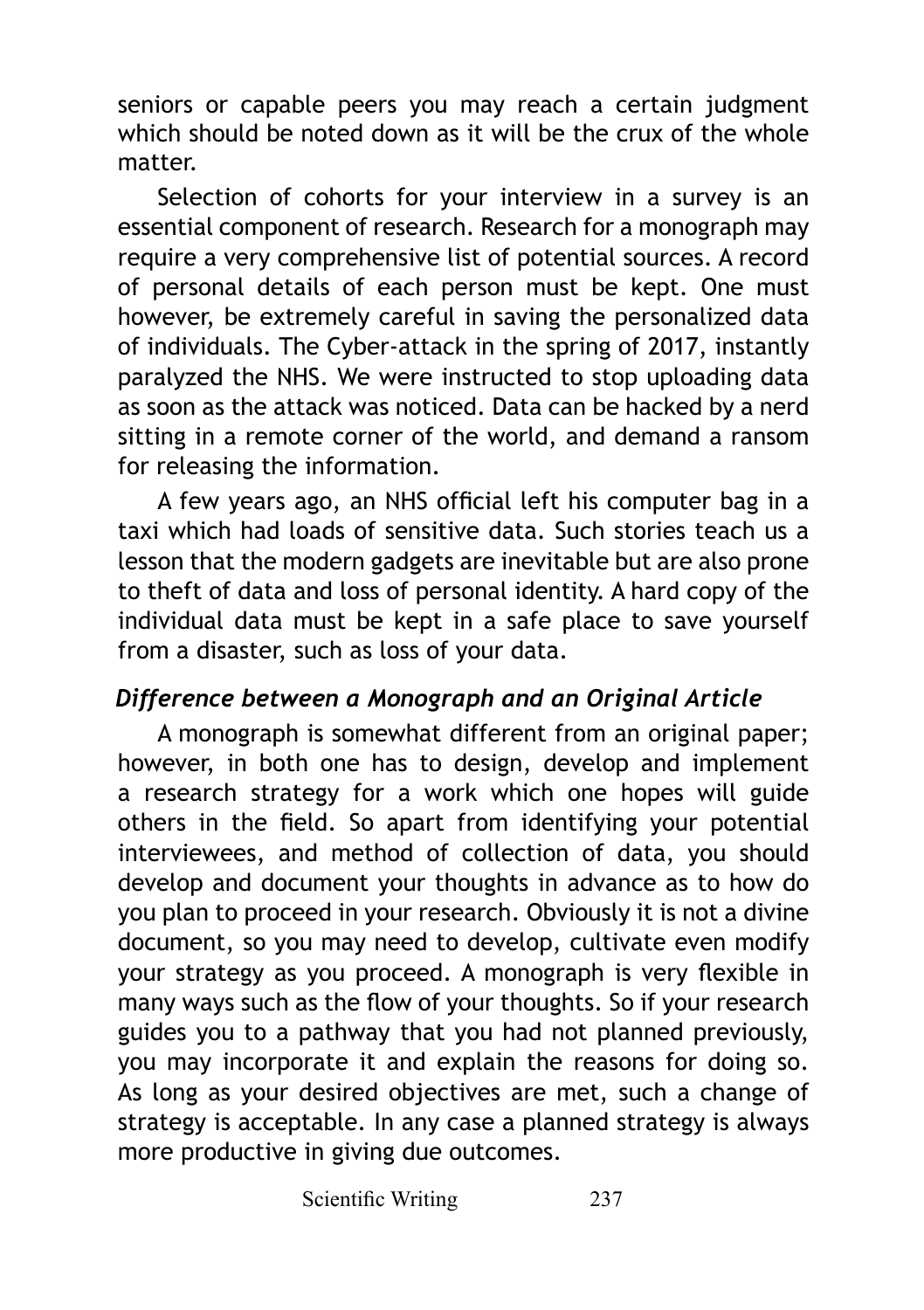It is said that you have to read a hundred pages to write a single page ; So before writing down your monograph you should identify the sources of your reading and the reading material that will supplement your topic and your monograph. Such a knowledge could be primary in nature such as written monographs or papers. It can also be in the form a secondary information which may be more general than specific in nature. It could also be derived from other published material relevant to the subject.

So, after the introduction of the topic and the relevant explanation, the next important subject in a medical write up, is the description of methods and materials. It ought to be submerged imperceptibly in the write up, akin to a review paper. One must be clear, that patients are subjects and not material. So be warned that terminology is important. The next step is to define your strategy, and tools of research. It goes without saying that the material used in your research, the experiments, as well as the tools employed need to be clearly identified.

For instance in my monograph on Laryngeal cancer, I was conducting a research on a highly innovative method of retrieving voice after total laryngectomy. I had learned the technique at a conference in Bristol and wanted to see if it could be applied successfully to our patients. It was called the formation of neoglottis. Long before the voice buttons etc., when only an electronic gadget called laryngeal vibrator was available to the post laryngectomy patients to communicate, the neoglottis was a ground breaking surgical technique. I designed a study, and compiled a data after a certain number of procedures, publishing initially as papers then as a monograph. Its failures were more than its success, and I identified the drawbacks, in my monograph. Thank goodness soon after Panje came up with a button and save many a complications of the Steafiri neoglottis. So in my monograph, I identified the subjects, the tools of gathering data, the surgical procedures, the results and discussion. I also did a historical survey of Laryngeal surgery, right from total laryngectomy through conservation surgery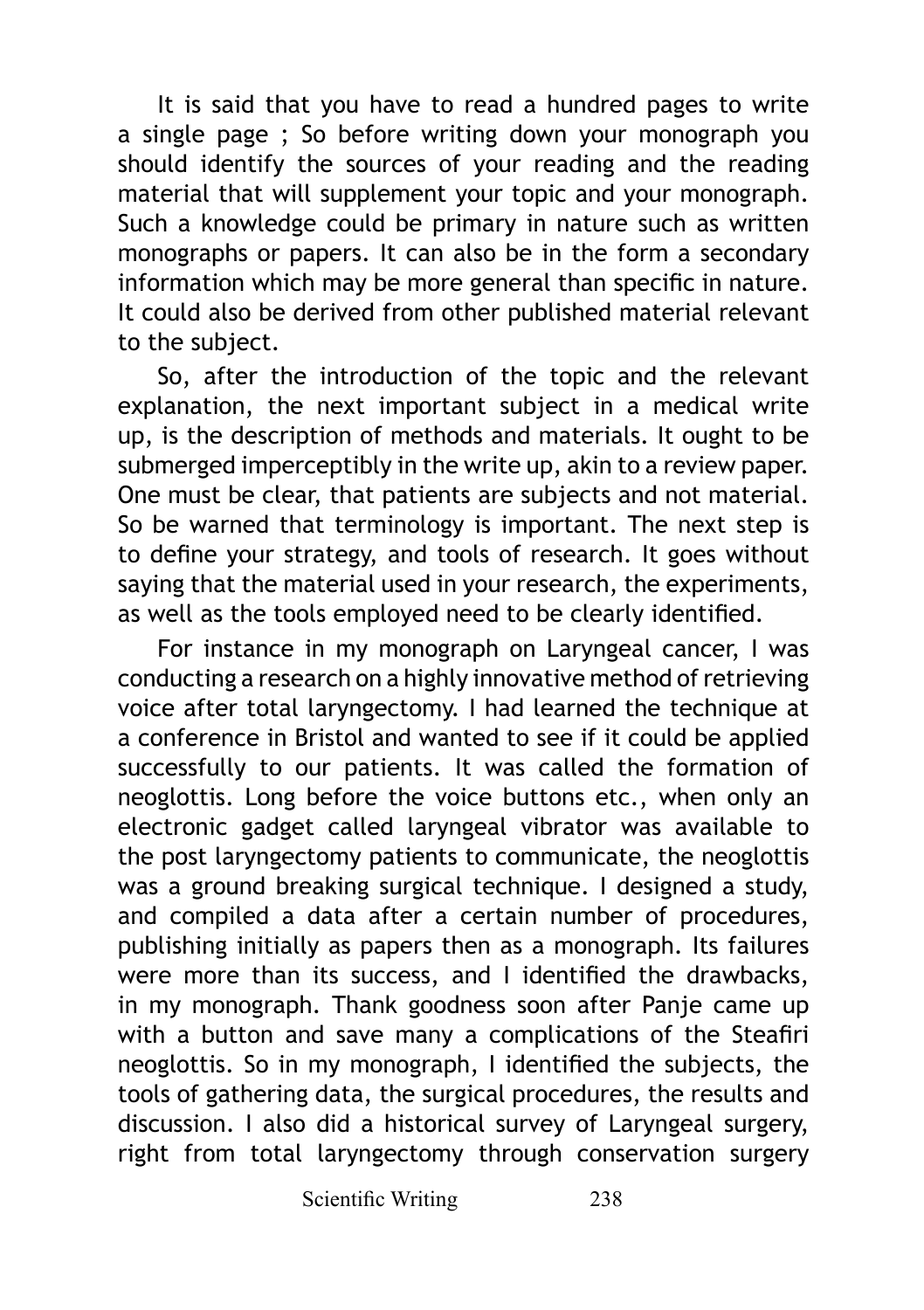culminating in my personal attempts at voice restorative procedures, duly identifying the need for development of a technique to overcome the side effects such as spillover of saliva , bouts of cough, poor phonation etc.

The importance of describing the results of your research properly cannot be over emphasized. Statistician must be consulted from the outset as the Statistical analysis is the very spine of research. So once the results have been gathered it should be analyzed statistically, and documented in a proper form, a stables, charts, graphs, figures or images, just like any other scientific document.

## **DISCUSSION**

It is the component of a monograph which takes some effort in writing. It must be focused upon your personal work, duly supplemented or critiqued with local, regional, national or international works. What is important is that discussion must not be irrelevant, superfluous or incoherent. This is the commonest fault in many a dissertations and papers. The authors get carried away, and fill up volumes of pages, without concentrating on the matter of research. Such an exercise makes the task totally fruitless, burdensome to the reader, and a waste of time and effort.

It is best to use short sentences. Simple language carries more meaning and bears more fruits than complex semantics. Clear heads bring out precise phrases and vice versa. The hypothesis may be discussed at the beginning duly supported by the reference to any previous work. You should also elaborate as to how your work influences the outcome as well as the long term impact in the field.

Obviously you should discuss the results of your research at length, duly supplemented by relevant references. The focal point of your discussion should be the distinct reason why actually you wrote the monograph. The honest intention, of course, one presumes was, to share your experience with others.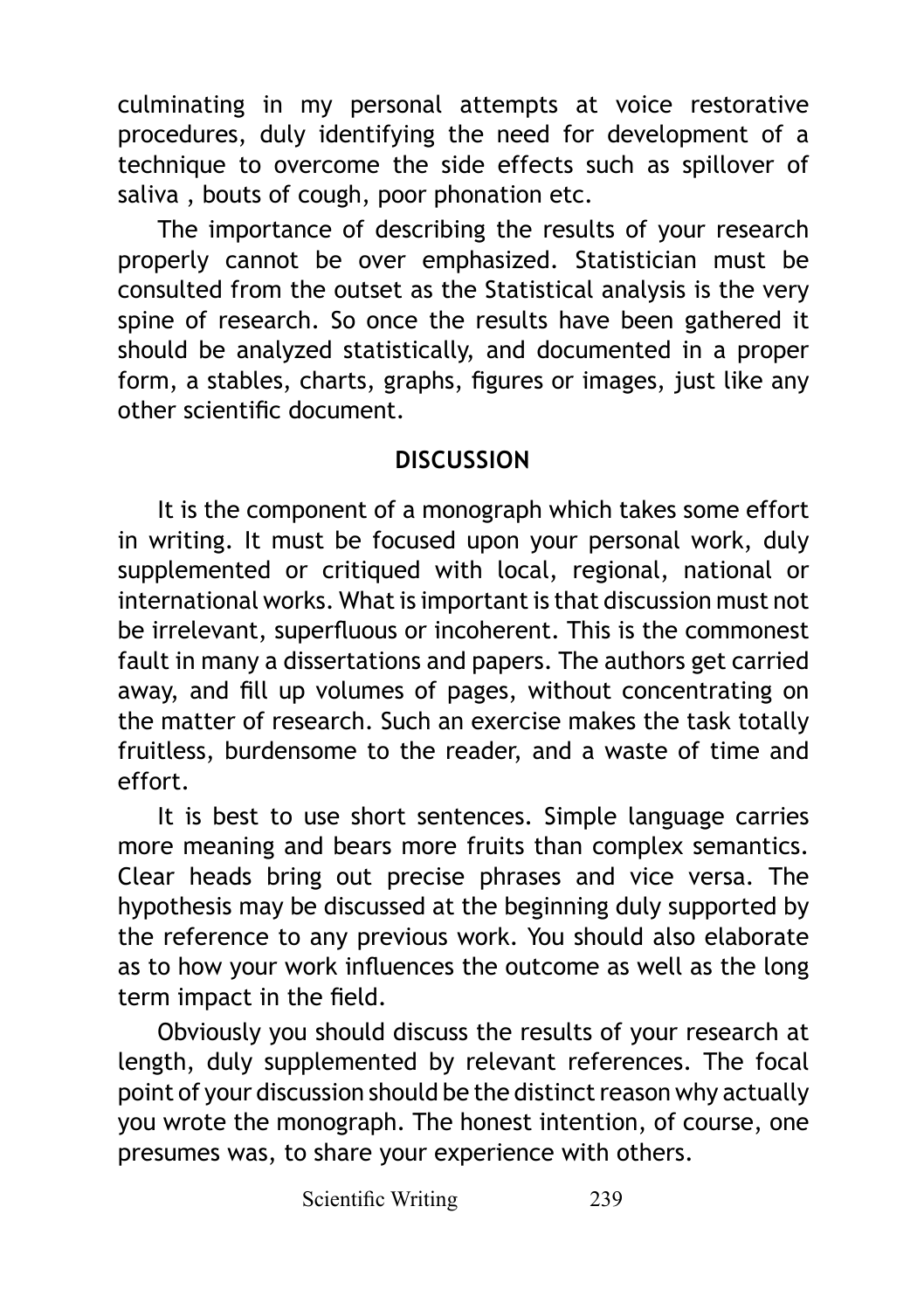A monograph written for personal glory is a wasted endeavour. A connoisseur can easily discern the reason and discover many faults in it. Writing a monograph is a serious business, and discussion would reflect your depth of knowledge and grip on the subject .Each writer has his own style. Good editors and experts can easily identify if it was indeed the person who claims the authorship, or a ghost writer!

A monograph just like any other medical write up, should culminate with the conclusion you have drawn from your study. It should be brief and to the point. Some of the best writings conclude the matter in a single page. Clarity of mind and the whole process of conducting research, leading to a simple, clear and precise conclusion may have huge impact on the reader. In a monograph, the natural flow on the thought process should culminate the work almost imperceptibly into the conclusions you have drawn and expect others to learn from.

# **ACKNOWLEDGMENT**

No research in medicine is possible without the support of a multitude of persons. Each one should be duly acknowledged for the contribution made. It should neither be unduly generous; unless you really feel deeply obliged and genuinely grateful, nor should it be miserly. Ghost acknowledgment is bad. So to acknowledge someone who has not contributed, even if it may be the boss, is a reflection of sycophancy.

## **REFERENCES**

A comprehensive list of relevant references and bibliography are obviously an inevitable part of any form of medical writing. Same goes for the monograph. Antiquated references and self-indulgence are both discouraged. The bibliographies style should follow the advice given by your supervisor and in line with the university policy, or your publishers. Renowned publishing houses like Springer will give you an exact format to follow.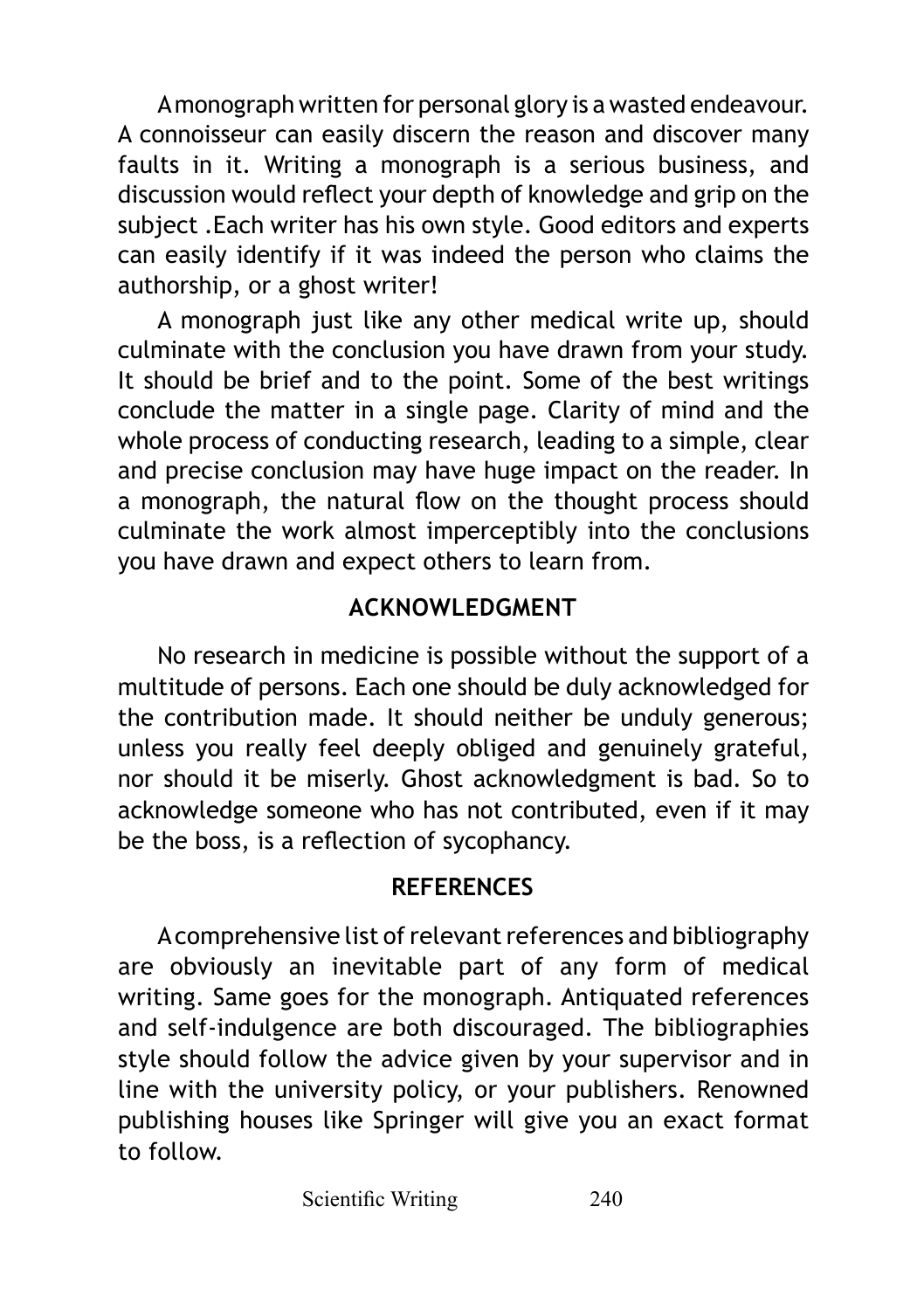*Executive Summary:* Just like a review article, a monograph is preceded by an Executive summary. This is akin to a window into your dwellings. The beauty of writing a summary is in using small meaningful sentences. Confused minds produce long and intricate sentences. In medical writing brevity is beauty. A simple sentence can have far reaching impact than a convoluted one. If you have clarity of mind you will produce brief sentences. The summary is like a precise in an essay. It should introduce the topic, methodology, major aspects of your research, tools of research and statistics protocol, target population, and a reference to literature search, results and a touch of discussion. The final point should be the conclusion you have arrived at and guidance for future researchers. The executive summary may not exceed an A4 page.

Professor Catherine Lavender<sup>5</sup> has added a new dimension to writing a monograph. It is called Historiography, which indicates the flow of thought linking up the past with the present situation, including the concepts, assumptions, norms, and analytical framework used in the process of past and present research on the subject of monograph. She also highlights that the writer should make it apparent to the reader the major differences between his monograph and those written previously. Drawing upon the deviation from the previous literature, the monograph writer may provide an overview of the ways it deviates, in footnotes or indeed in the introductory chapters. This practice is vital to highlight your work with the previous literature serving as a backdrop.

In addition to these considerations, it is also useful to address critical differences between what could be termed "research issues" on the one hand, and "storytelling issues" on the other. Research issues have to do with the conceptualization of the study, the research and thinking that went into it, and the success of the author's research questions and answers. Storytelling issues have to do with the author's success in putting across the thesis and the argument, and can include questions of style and readability. Many monographs which are excellent